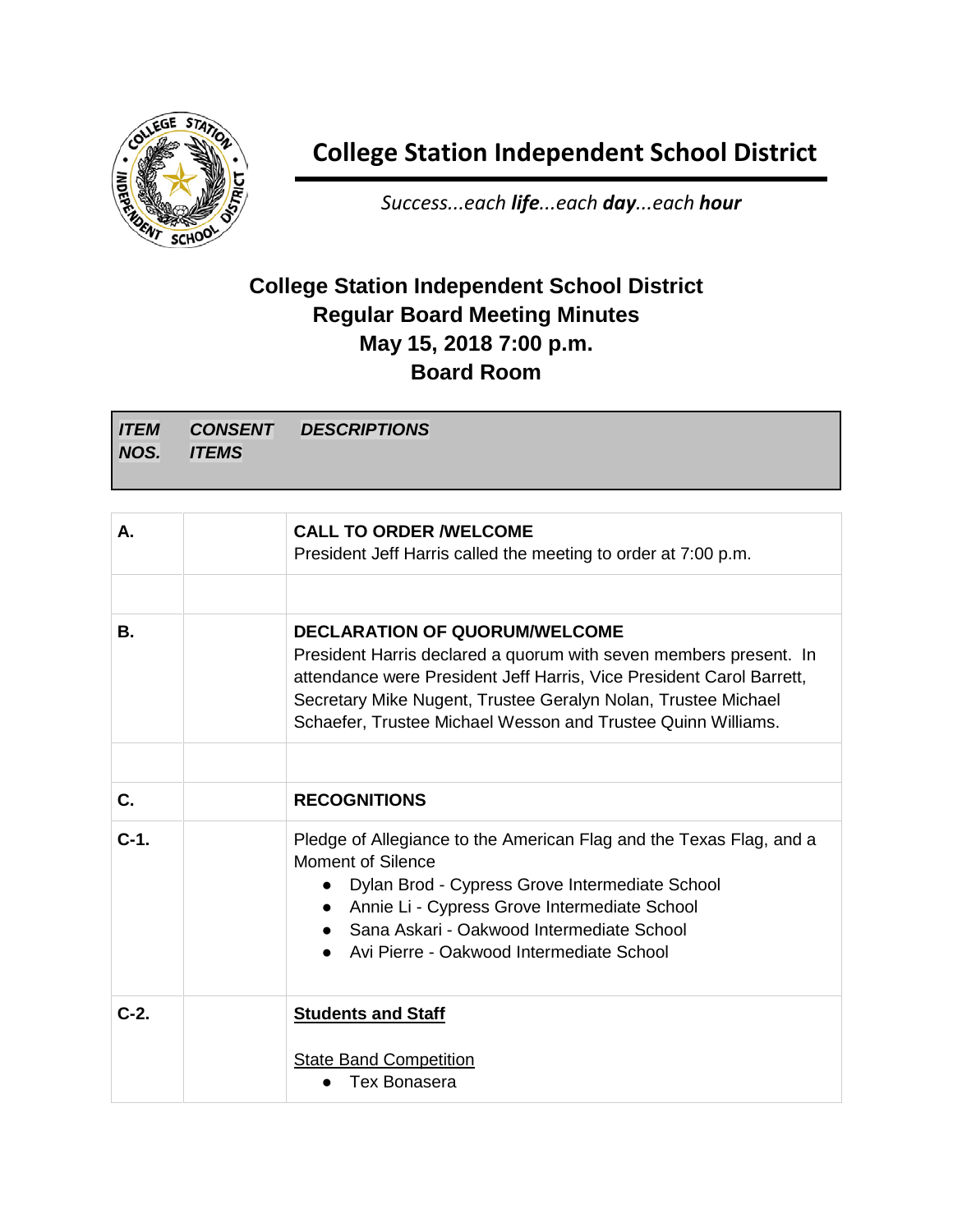|        | J.R. Speakman<br>Director - Steve Fry<br><b>State Orchestra Competition</b><br>• Hannah Chang<br>Eric Gan<br>Director - Jane McCormick<br><b>NSBA/DLR Student Innovation Challenge</b><br>• Amaya Bowman (AMCHS)<br>David Chang (AMCHS)<br>$\bullet$<br>Sunshine Wan (CSHS)<br>$\bullet$<br>• Samuel Wu (CSHS)<br>• Teacher Sponsor - Meg Kendrick<br>Regional Bus Road-e-o<br>Josh Shelton<br>$\bullet$                                                                                                                                                                                                                                                                                                                                                                                                                                                                                                                                                      |
|--------|---------------------------------------------------------------------------------------------------------------------------------------------------------------------------------------------------------------------------------------------------------------------------------------------------------------------------------------------------------------------------------------------------------------------------------------------------------------------------------------------------------------------------------------------------------------------------------------------------------------------------------------------------------------------------------------------------------------------------------------------------------------------------------------------------------------------------------------------------------------------------------------------------------------------------------------------------------------|
| $C-3.$ | Recognize artwork provided by Cypress Grove Intermediate School,<br>Oakwood Intermediate School, A&M Consolidated Middle School<br>and College Station Middle School.                                                                                                                                                                                                                                                                                                                                                                                                                                                                                                                                                                                                                                                                                                                                                                                         |
|        |                                                                                                                                                                                                                                                                                                                                                                                                                                                                                                                                                                                                                                                                                                                                                                                                                                                                                                                                                               |
| D.     | <b>CONSENT AGENDA</b><br>Items listed on the Consent Agenda are as follows: Item G Minutes;<br>Item H-1 TEA Waiver - Homebound Instruction; Item H-2 TEA<br>Waiver - Modified Testing Schedules; Item H-3 TASB Resolution -<br>Alternative Graduation Requirements; Item J-4 Furniture Purchase<br>for CSHS Portable Buildings; Item J-5 Student Desks for AMCHS;<br>Item J-6 RFP for Athletic Trainer Supplies; Item J-7 Band<br>Instruments Purchase for AMCHS; Item J-8 Track Resurfacing for<br>AMCHS; Item J-9 Roof Coating for CSMS; Item J-10 Baseball<br>Bleachers and Press Box for AMCHS; Item J-11 Head Start Financial<br>Statements; Item J-12 Monthly Budget Amendments; Item J-13<br><b>Financial Reports.</b><br><b>MOTION 4745:</b> I move we approve the Consent Agenda as<br>presented. The motion was made by Trustee Michael Wesson and<br>seconded by Vice President Carol Barrett. The motion carried with<br>seven ayes and zero nos. |
|        |                                                                                                                                                                                                                                                                                                                                                                                                                                                                                                                                                                                                                                                                                                                                                                                                                                                                                                                                                               |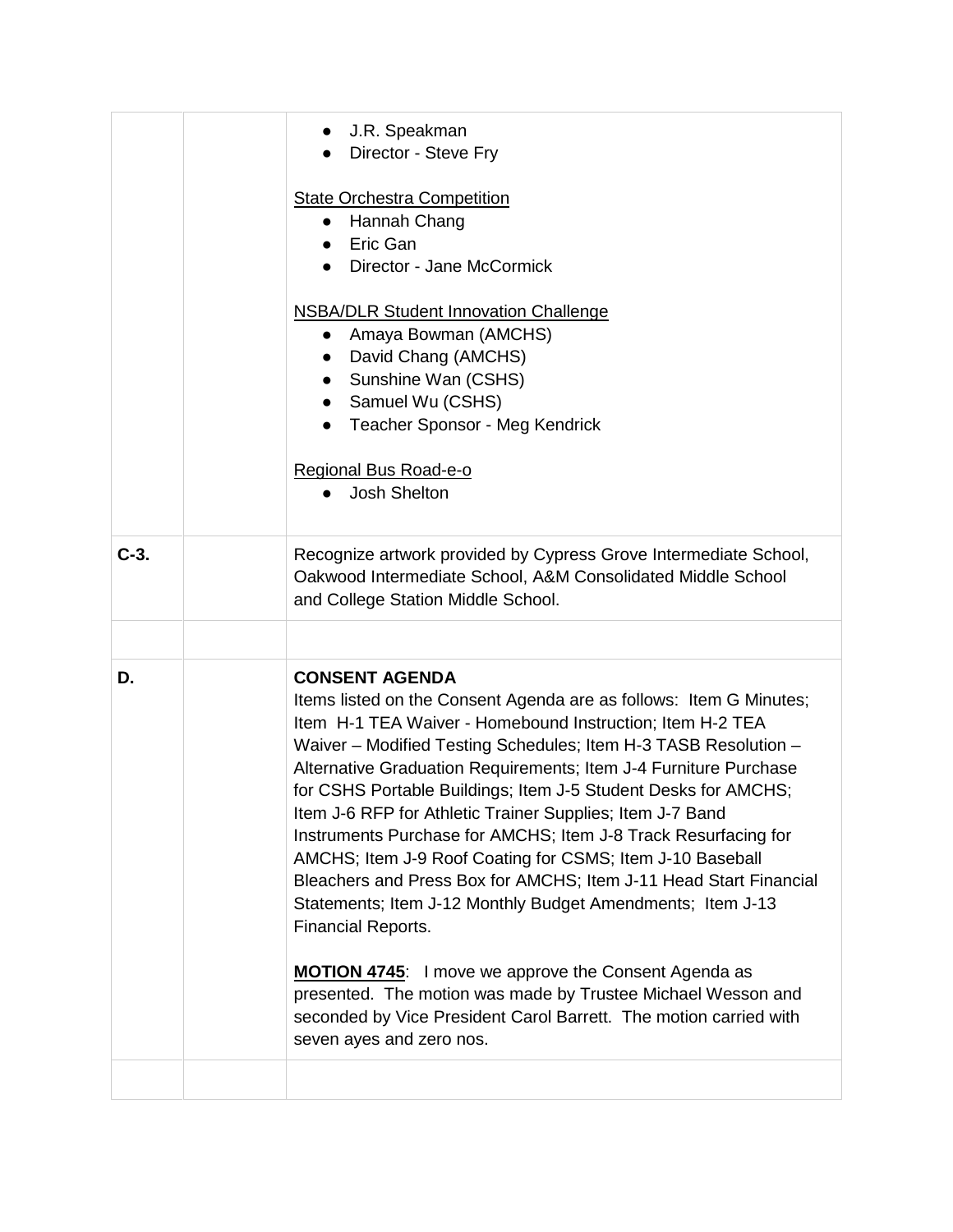| Е.     | <b>BOARD</b>                                                                                                                                                                                                                                                                                                                                                                                                                                                                                                                                                                                                                                                                                                                                                                                                               |
|--------|----------------------------------------------------------------------------------------------------------------------------------------------------------------------------------------------------------------------------------------------------------------------------------------------------------------------------------------------------------------------------------------------------------------------------------------------------------------------------------------------------------------------------------------------------------------------------------------------------------------------------------------------------------------------------------------------------------------------------------------------------------------------------------------------------------------------------|
| $E-1.$ | Board Directions and Reports/Announcements/Superintendent<br><b>Reports and Announcements</b><br><b>Board</b><br>• CSISD Education Foundation<br><b>District Educational Improvement Council</b><br>Audit<br>$\bullet$<br><b>Head Start Policy Council</b><br>$\bullet$                                                                                                                                                                                                                                                                                                                                                                                                                                                                                                                                                    |
|        | Intergovernmental Relations Liaison<br>$\bullet$<br>Personnel Advisory Council Liaison<br>$\bullet$<br><b>School Health Education Council</b><br>$\bullet$<br><b>Upcoming Events</b><br>$\bullet$<br>Other<br>$\bullet$                                                                                                                                                                                                                                                                                                                                                                                                                                                                                                                                                                                                    |
|        | President Jeff Harris stated he has learned of some potential<br>ways to decrease our recapture payment as a result of a<br>recent TEA Opinion that was issued. The district will look into<br>this further.<br>Also, President Harris has been in discussion at the County<br>level regarding transportation issues and the work being done<br>on Greens Prairie Road, which will be finished out except for<br>a small stretch that will become a bottle neck.                                                                                                                                                                                                                                                                                                                                                           |
|        | <b>Superintendent</b><br>Upcoming events<br>Superintendent Clark Ealy stated that the Education<br>$\circ$<br>Foundation Scholarship Reception will be held<br>tomorrow night at 6:00 pm at the Embassy Suites.<br>Thursday at Grace Bible Church - Southwood is our<br>$\circ$<br>annual Employee Awards celebration recognizing our<br>retirees and employees of the year.<br>We have four graduations coming up this month. The<br>$\circ$<br>first is on Tuesday, May 29 <sup>th</sup> at 2:00 pm for Project<br>SEARCH. On Thursday, May 31 <sup>st</sup> College View High<br>School will graduate at Christ United Methodist<br>Church at 7:00 pm. On Friday, June 1 <sup>st</sup> College<br>Station High School will graduate at 4:00 pm at Reed<br>Arena followed by A&M Consolidated High School at<br>7:00 pm. |
| F.     | HEARING OF CITIZENS (Non-Agenda/Agenda Items)                                                                                                                                                                                                                                                                                                                                                                                                                                                                                                                                                                                                                                                                                                                                                                              |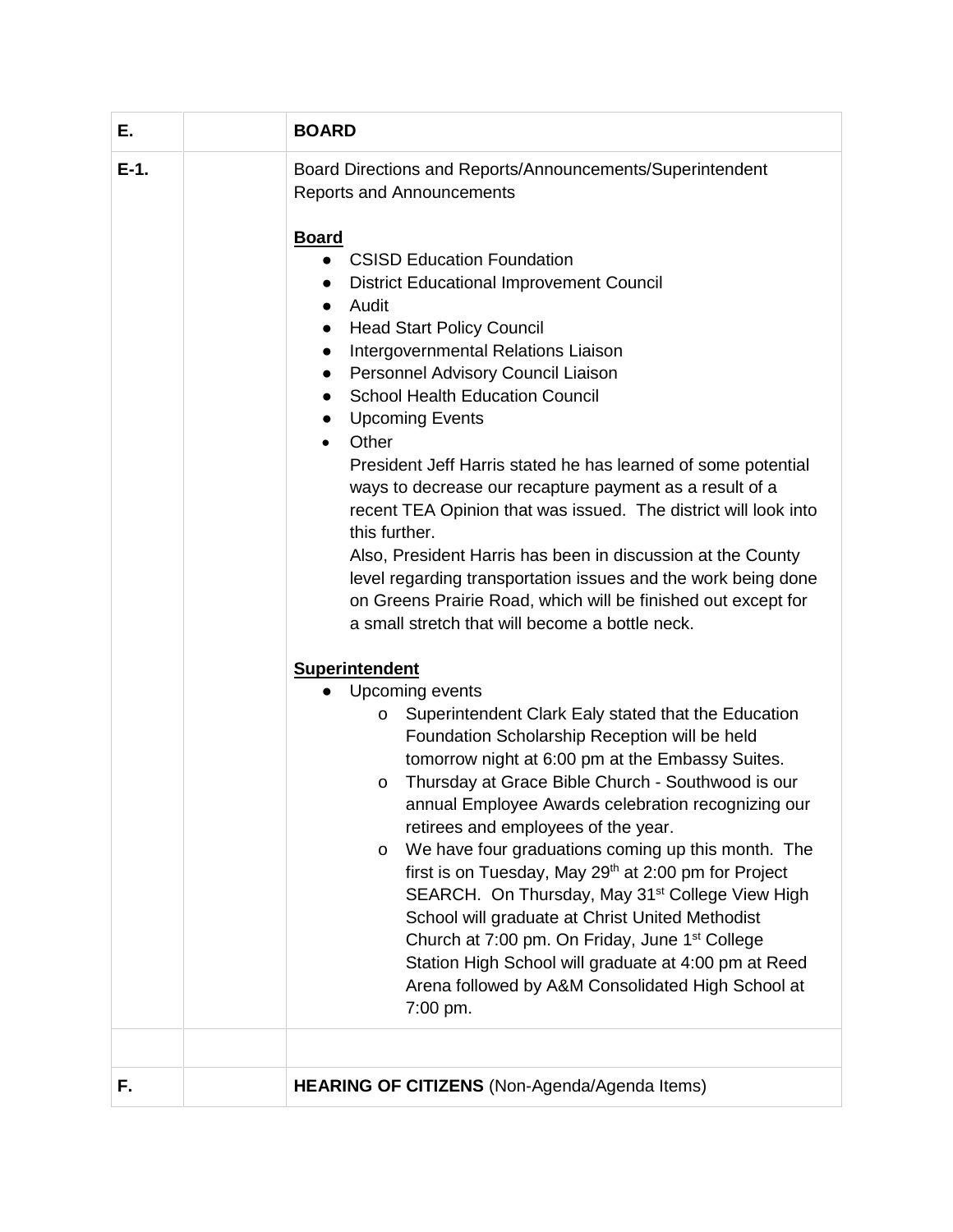| G.     | $\sqrt{ }$ | <b>MINUTES</b><br>April 2, 2018 Special Workshop Public Forum Minutes<br><b>April 4, 2018 Special Workshop Minutes</b><br>April 9, 2018 Special Workshop Minutes<br>April 17, 2018 Workshop Minutes<br><b>April 17, 2018 Regular Board Meeting Minutes</b><br>April 19, 2018 Special Workshop Minutes                                                                                                                                                                                                                              |
|--------|------------|------------------------------------------------------------------------------------------------------------------------------------------------------------------------------------------------------------------------------------------------------------------------------------------------------------------------------------------------------------------------------------------------------------------------------------------------------------------------------------------------------------------------------------|
|        |            |                                                                                                                                                                                                                                                                                                                                                                                                                                                                                                                                    |
| Η.     |            | <b>CURRICULUM AND INSTRUCTION</b>                                                                                                                                                                                                                                                                                                                                                                                                                                                                                                  |
| $H-1.$ | $\sqrt{}$  | Consider approval of Texas Education Agency waiver for provision of<br>remote homebound instruction<br><b>Perry Memo</b>                                                                                                                                                                                                                                                                                                                                                                                                           |
| $H-2.$ | $\sqrt{ }$ | Consider approval of Texas Education Agency waiver for modified<br>school schedules on state testing days<br><b>Perry Memo</b>                                                                                                                                                                                                                                                                                                                                                                                                     |
| $H-3.$ | $\sqrt{ }$ | Consider approval of the TASB Resolution concerning alternative<br>graduation requirements for students who entered the 9th grade prior<br>to 2011-12 school year and have completed all coursework.<br><b>McIntyre Memo</b><br><b>Resolution</b>                                                                                                                                                                                                                                                                                  |
|        |            |                                                                                                                                                                                                                                                                                                                                                                                                                                                                                                                                    |
|        |            | <b>PERSONNEL</b>                                                                                                                                                                                                                                                                                                                                                                                                                                                                                                                   |
| $I-1.$ |            | Consider approval of new administrator contracts as recommended<br>by the Superintendent of Schools<br>Blaire Glockzin Grande, Principal, Pebble Creek Elementary<br>School<br><b>McIntyre Memo</b><br>As a result of the opening of River Bend Elementary in August of<br>2019 and the moving of principals to accommodate this opening,<br>Superintendent Ealy recommended Blaire Glockzin Grande as the<br>newest principal of Pebble Creek Elementary.<br><b>MOTION 4746:</b> I move that we approve Blaire Glockzin Grande as |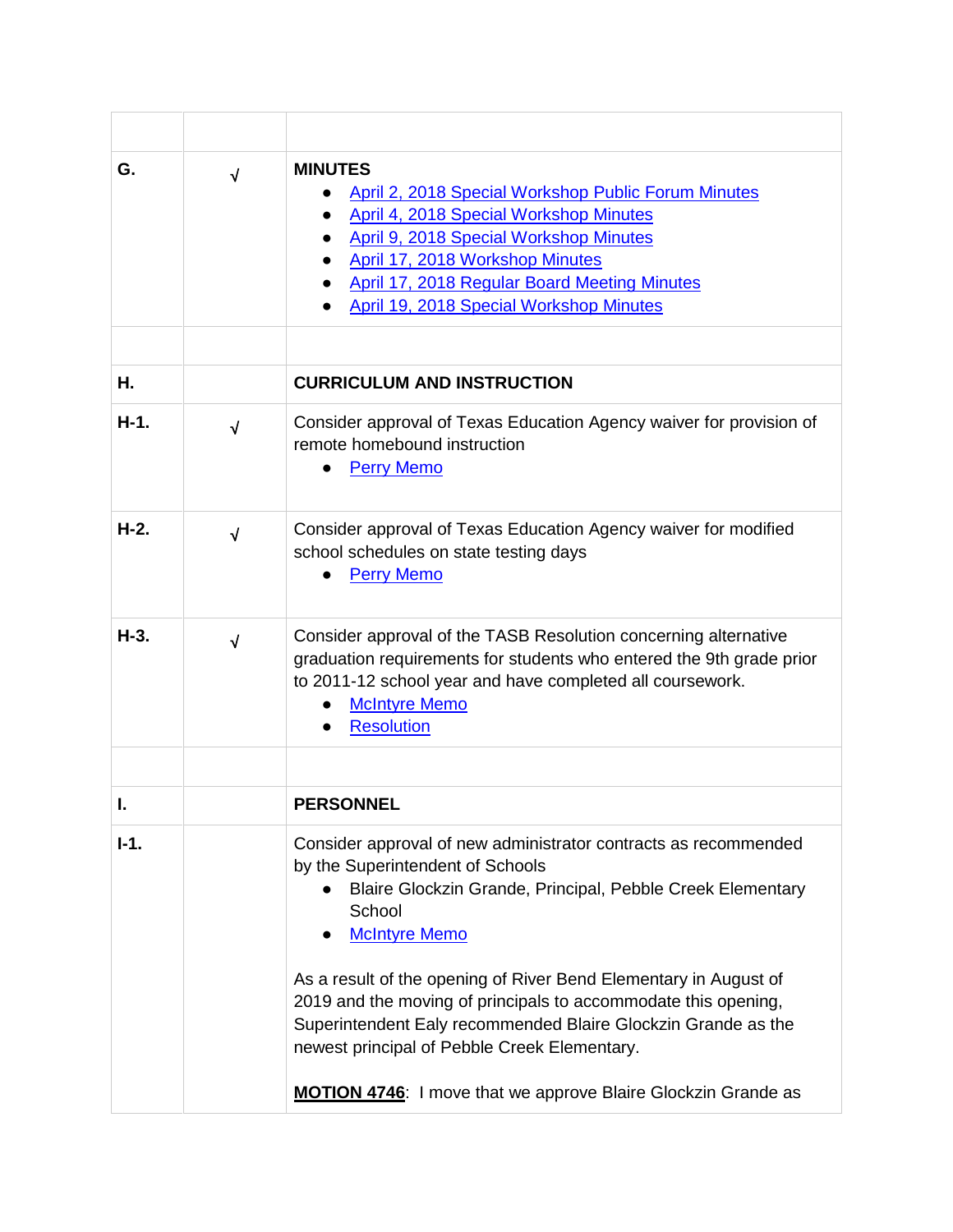|        | the new principal of Pebble Creek Elementary. The motion was<br>made by trustee Michael Wesson and seconded by Trustee Geralyn<br>Nolan. The motion carried with seven ayes and zero nos.                                                                                                                                                                                                                                                                                                                                                                                                                                                                                                                                                                                                                                                                                                                                                         |
|--------|---------------------------------------------------------------------------------------------------------------------------------------------------------------------------------------------------------------------------------------------------------------------------------------------------------------------------------------------------------------------------------------------------------------------------------------------------------------------------------------------------------------------------------------------------------------------------------------------------------------------------------------------------------------------------------------------------------------------------------------------------------------------------------------------------------------------------------------------------------------------------------------------------------------------------------------------------|
| $I-2.$ | Consider approval of administrator contracts<br><b>McIntyre Memo</b><br>Greg McIntyre, Chief Administrative officer, reviewed the<br>recommendation of the extension of existing two-year term contracts<br>effective until June 30, 2020.<br>MOTION 4747: I move that we accept the recommendation of the<br>Superintendent regarding the extension of contracts to<br>administrators. The motion was made by Secretary Mike Nugent and<br>seconded by Trustee Michael Schaefer. The motion carried with<br>seven ayes and zero nos.                                                                                                                                                                                                                                                                                                                                                                                                             |
|        |                                                                                                                                                                                                                                                                                                                                                                                                                                                                                                                                                                                                                                                                                                                                                                                                                                                                                                                                                   |
| J.     | <b>BUSINESS</b>                                                                                                                                                                                                                                                                                                                                                                                                                                                                                                                                                                                                                                                                                                                                                                                                                                                                                                                                   |
| $J-1.$ | Consider approval of Requests for Competitive Sealed Proposals<br>(RFCSP) #18-010 for Interactive Classroom Display Equipment for<br>Wellborn Middle School from Avinext in the amount of \$343,481.00<br>to be purchased using 2015 Bond Funds.<br><b>Martindale Memo</b><br><b>Pantel/Hutchison Memo</b><br>Mike Martindale, Deputy Superintendent/CFO, reviewed the<br>information regarding Requests for Competitive Sealed Proposals<br>(RFCSP) #18-010 for Interactive Classroom Display Equipment for<br>Wellborn Middle School from Avinext in the amount of \$343,481.00<br>to be purchased using 2015 Bond Funds.<br>President Jeff Harris abstained from discussion and voting on this<br>agenda item.<br><b>MOTION 4748:</b> I make a motion we approve as presented. The<br>motion was made by Trustee Michael Schaefer and seconded by<br>Trustee Quinn Williams. The motion carried with six ayes, zero nos<br>and one abstention. |
| J-2.   | Consider approval of purchase of desktop computers and monitors<br>for Wellborn Middle School, STEM labs at A&M Consolidated Middle                                                                                                                                                                                                                                                                                                                                                                                                                                                                                                                                                                                                                                                                                                                                                                                                               |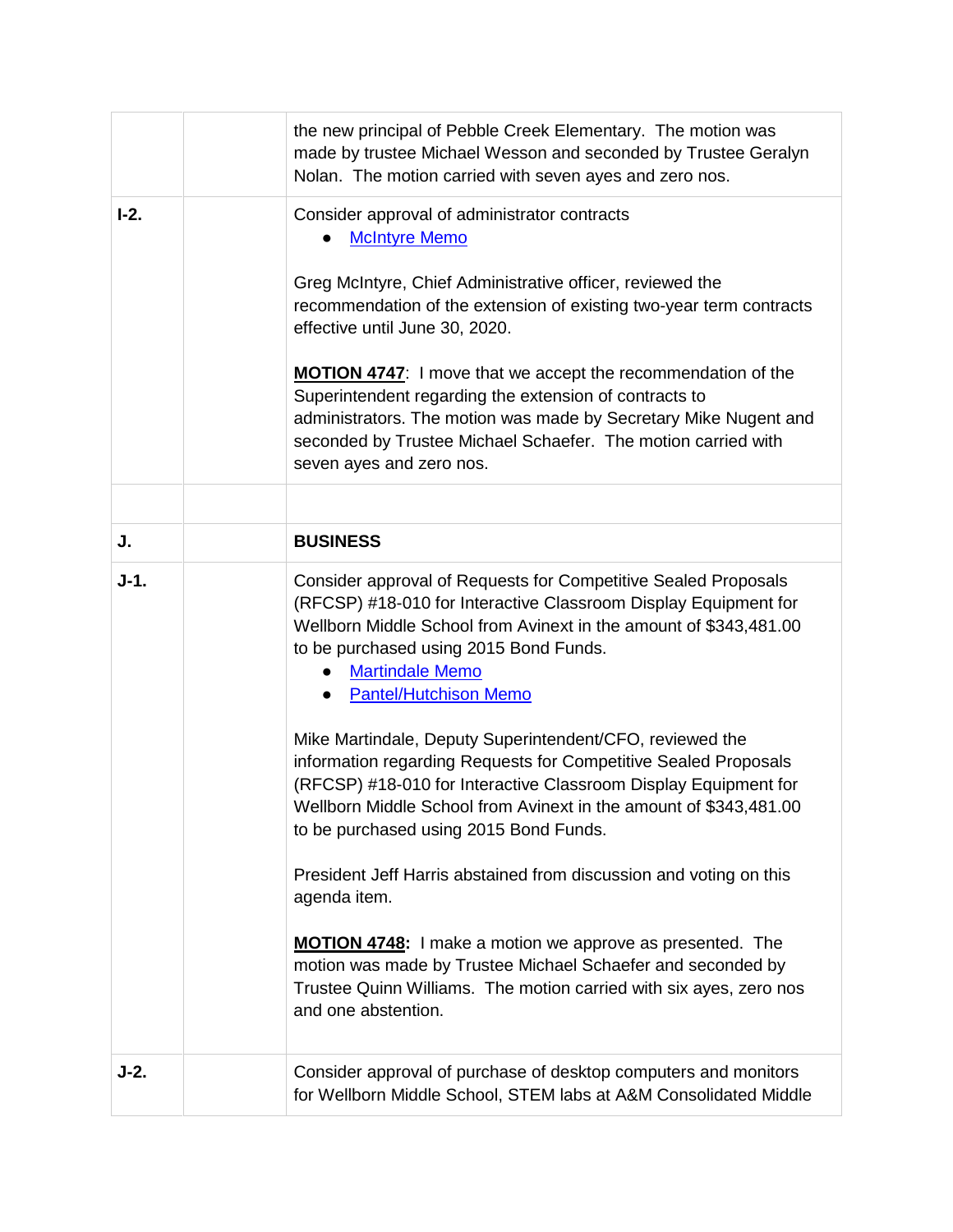|        | School and College Station Middle School, and various other<br>campuses throughout the district from Avinext in the amount of<br>\$771,379.00 per Department of Information Resources (DIR)<br>Contract DIR-TSO-2538 using 2013 and 2015 Bond Funds.<br><b>Martindale Memo</b><br><b>Pantel/Hutchison Memo</b><br>Mike Martindale, Deputy Superintendent/CFO, reviewed the<br>information on the purchase of desktop computers and monitors for<br>Wellborn Middle School, STEM labs at A&M Consolidated Middle<br>School and College Station Middle School, and various other<br>campuses throughout the district from Avinext in the amount of<br>\$771,379.00 per Department of Information Resources (DIR)<br>Contract DIR-TSO-2538 using 2013 and 2015 Bond Funds.<br>President Jeff Harris abstained from discussion and voting on this<br>agenda item.<br><b>MOTION 4749:</b> I make the motion we approve as presented. The<br>motion was made by Trustee Michael Schaefer and seconded by<br>Trustee Mike Nugent. The motion carried with six ayes, zero nos<br>and 1 abstention. |
|--------|--------------------------------------------------------------------------------------------------------------------------------------------------------------------------------------------------------------------------------------------------------------------------------------------------------------------------------------------------------------------------------------------------------------------------------------------------------------------------------------------------------------------------------------------------------------------------------------------------------------------------------------------------------------------------------------------------------------------------------------------------------------------------------------------------------------------------------------------------------------------------------------------------------------------------------------------------------------------------------------------------------------------------------------------------------------------------------------------|
| $J-3.$ | Consider approval of purchase of Uninterruptible Power Systems<br>(UPS) Power Protection and Battery Backup for Wellborn Middle<br>School from Avinext in the amount of \$53,437.00 per Texas A&M<br>University Multimedia Contract #C5535732 using 2015 Bond Funds.<br><b>Martindale Memo</b><br><b>Pantel/Hutchison Memo</b><br>Mike Martindale, Deputy Superintendent/CFO, reviewed information<br>on the purchase of Uninterruptible Power Systems (UPS) Power<br>Protection and Battery Backup for Wellborn Middle School from<br>Avinext in the amount of \$53,437.00 per Texas A&M University<br>Multimedia Contract #C5535732 using 2015 Bond Funds.<br>President Jeff Harris abstained from discussion and voting on the<br>agenda item.<br><b>MOTION 4750:</b> I would move we approve as presented. The motion<br>was made by Trustee Michael Wesson and seconded by Trustee<br>Geralyn Nolan. The motion carried with six ayes, zero nos and one<br>abstention.                                                                                                                |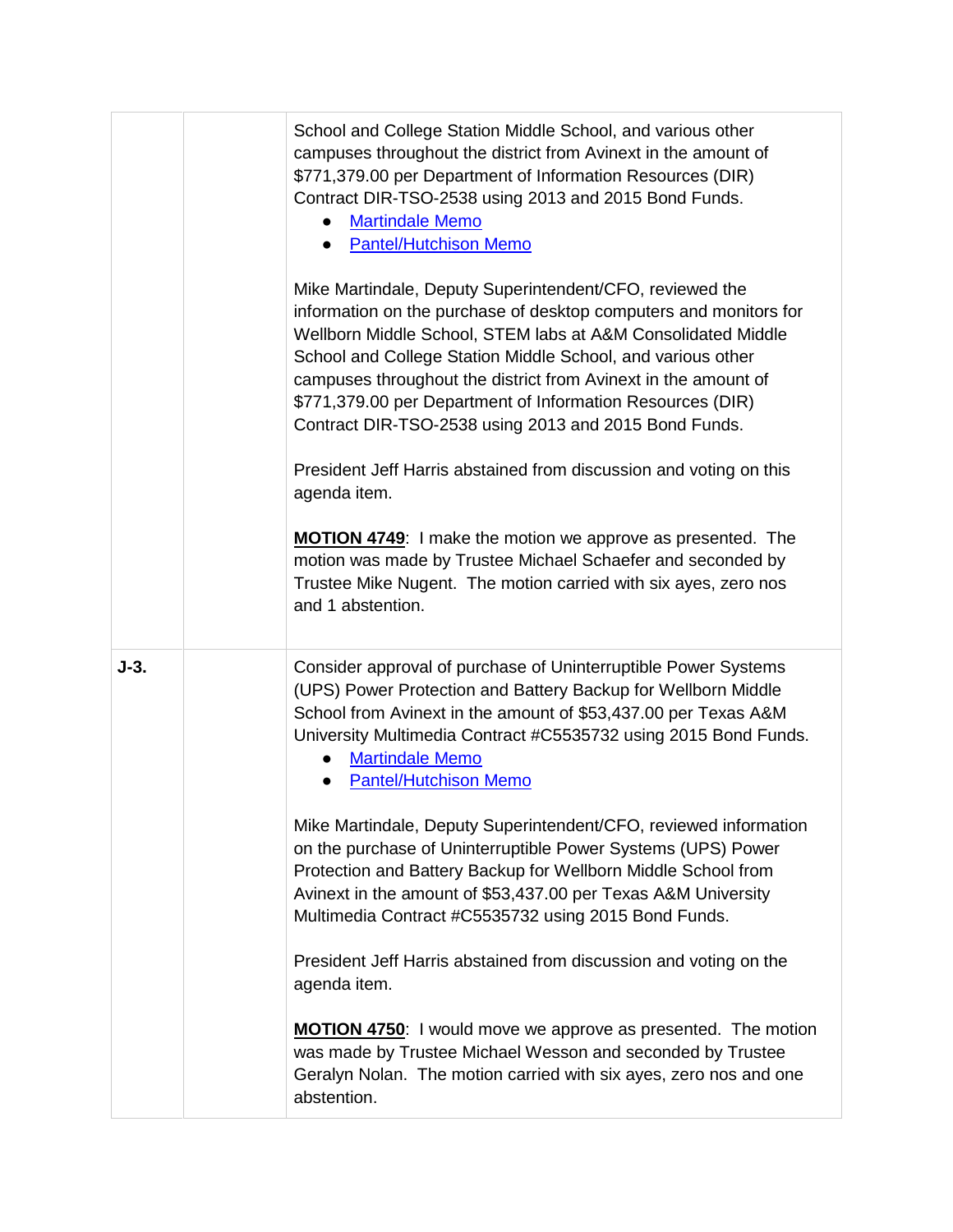| $J-4.$ | $\sqrt{2}$ | Consider approval of purchase of furniture for portable classrooms at<br>College Station High School from Educator's Depot, Inc. in the<br>amount of \$57,640.48 per BuyBoard Contract #503-16 using the<br>2017-18 General Fund.<br><b>Martindale Memo</b><br><b>Pantel/Parkerson Memo</b>                                                                 |
|--------|------------|-------------------------------------------------------------------------------------------------------------------------------------------------------------------------------------------------------------------------------------------------------------------------------------------------------------------------------------------------------------|
| $J-5.$ | $\sqrt{}$  | Consider approval of purchase of student desks for A&M<br>Consolidated High School from Dallas Midwest in the amount of<br>\$59,377.78 per BuyBoard Contract #503-16 using the 2017-18<br>General Fund.<br><b>Martindale Memo</b><br><b>Pantel/Elder Memo</b>                                                                                               |
| J-6.   | $\sqrt{ }$ | Consider approval of Request for Proposals (RFP) #18-006 for<br>Athletic Trainer Supplies to ten (10) vendors effective June 1, 2018<br>through May 31, 2019, renewable for two (2) additional one year<br>periods.<br><b>Martindale Memo</b><br><b>Pantel/Betts Memo</b>                                                                                   |
| $J-7.$ | $\sqrt{ }$ | Consider approval of purchase of band instruments for A&M<br>Consolidated High School from The String & Horn Shop, Inc. in the<br>amount of \$54,075.00 per Education Service Center 6 Educational<br>Purchasing Interlocal Cooperative (EPIC6) Contract RFP#13.17<br>using the 2017-18 General Fund.<br><b>Martindale Memo</b><br><b>Pantel/Elder Memo</b> |
| $J-8.$ | $\sqrt{ }$ | Consider approval of purchase of track resurfacing for A&M<br>Consolidated High School from Texas Sports Builders in the amount<br>of \$212,750.00 per BuyBoard Contract #476-15 using 2013 Bond<br>Funds, Deferred Maintenance.<br><b>Martindale Memo</b><br><b>Pantel/Hall Memo</b>                                                                       |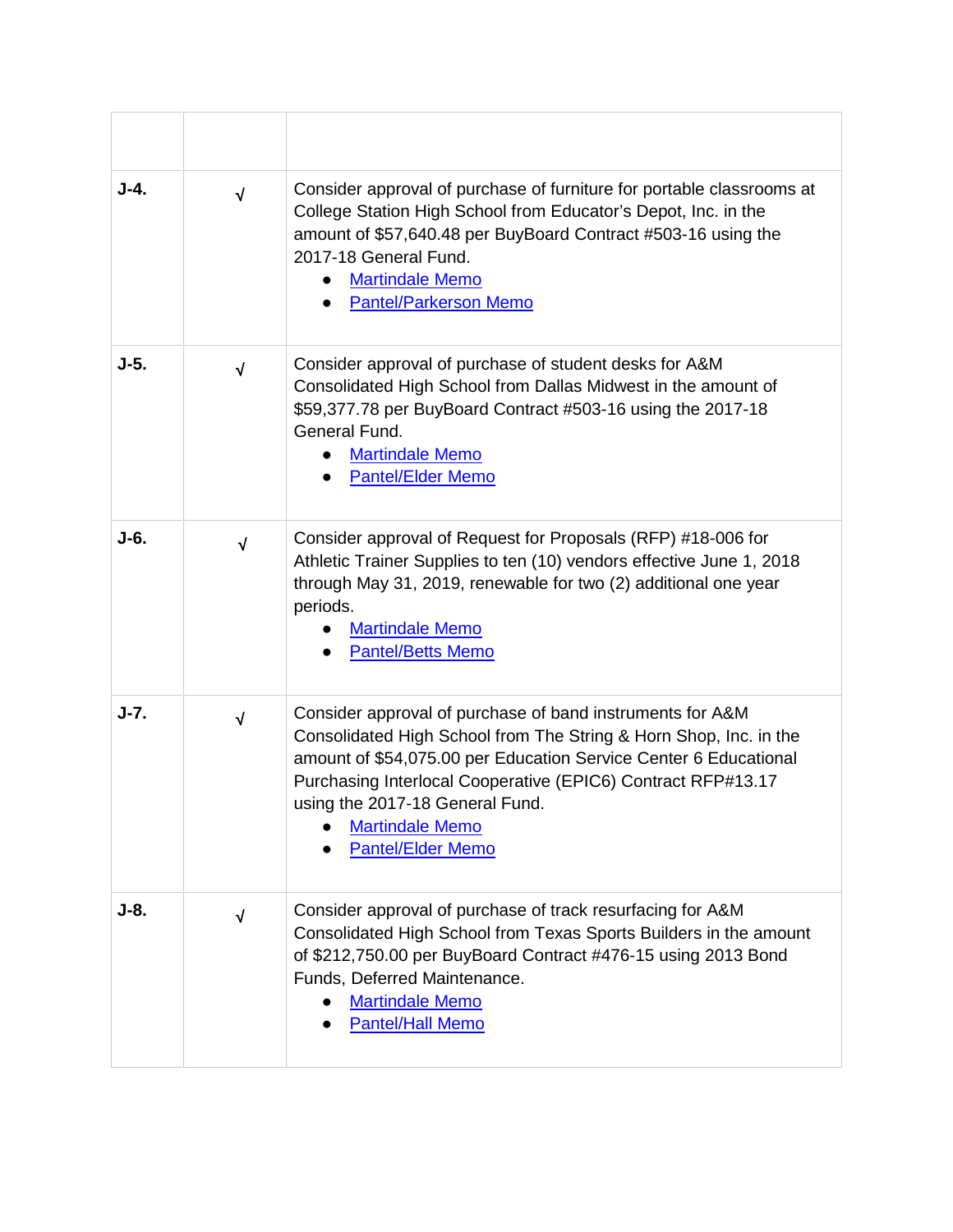| J-9.      | $\sqrt{}$  | Consider approval of purchase of roof coating for College Station<br>Middle School from Hi-Mark Roofing & Waterproofing in the amount<br>of \$134,829.02 per Choice Partners Purchasing Cooperative<br>Contract #14/012DA using 2013 Bond Funds, Deferred Maintenance.<br><b>Martindale Memo</b><br><b>Pantel/Hall Memo</b>                                                  |
|-----------|------------|------------------------------------------------------------------------------------------------------------------------------------------------------------------------------------------------------------------------------------------------------------------------------------------------------------------------------------------------------------------------------|
| $J-10.$   | $\sqrt{ }$ | Consider approval of purchase of new baseball bleachers and press<br>box for A&M Consolidated High School from Sturdisteel in the<br>amount of \$184,300.00 per BuyBoard Contract #512-16 using the<br>2017-18 General Fund.<br><b>Martindale Memo</b><br><b>Pantel/Hall Memo</b>                                                                                            |
| $J - 11.$ | $\sqrt{ }$ | Consider approval of monthly Head Start financial statements and<br>credit card expenditures.<br><b>Martindale Memo</b><br><b>Financial Statements</b>                                                                                                                                                                                                                       |
| $J-12.$   | $\sqrt{ }$ | Consider approval of monthly budget amendments.<br><b>Martindale Memo</b><br><b>Budget Amendments</b>                                                                                                                                                                                                                                                                        |
| $J-13.$   | $\sqrt{2}$ | Consider approval of financial reports.<br><b>Martindale Memo</b><br><b>Financial Reports</b>                                                                                                                                                                                                                                                                                |
| Κ.        |            | <b>FACILITIES</b>                                                                                                                                                                                                                                                                                                                                                            |
|           |            |                                                                                                                                                                                                                                                                                                                                                                              |
| L.        |            | <b>EXECUTIVE SESSION</b>                                                                                                                                                                                                                                                                                                                                                     |
| $L-1.$    |            | The Board will meet in closed session to discuss the possible<br>termination of the probationary contract of a teacher and may consult<br>with legal counsel if necessary. The closed session deliberations will<br>be held pursuant to Texas Government Code Sections 551.074,<br>551.071 and 551.129.<br>** Between the posting of the agenda on Friday afternoon, May 11, |